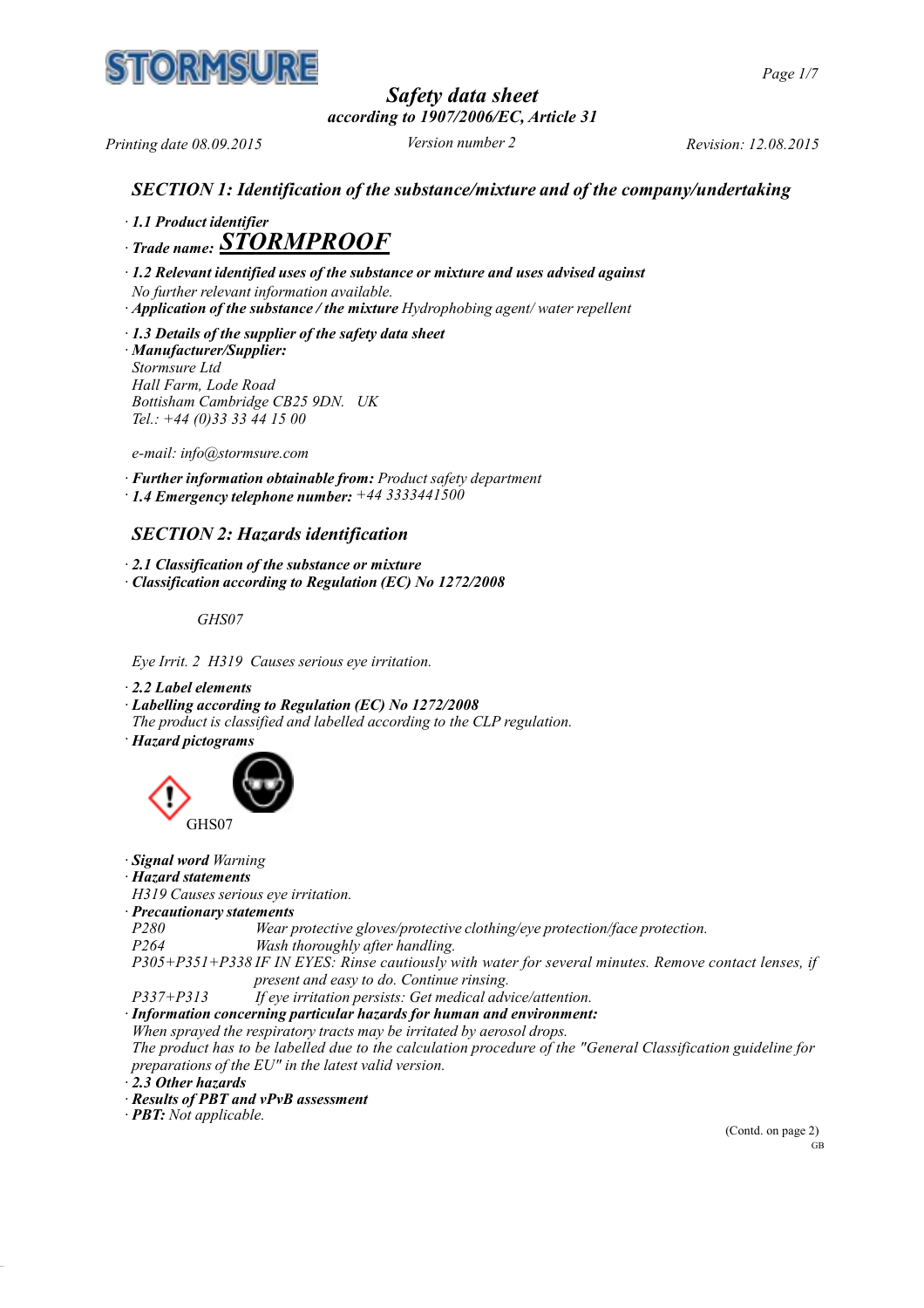

## *Safety data sheet according to 1907/2006/EC, Article 31*

*Printing date 08.09.2015 Version number 2 Revision: 12.08.2015*

# *Trade name: STORMPROOF*

*·*  $vPvB$ : *Not applicable.* (Contd. of page 1)

## *SECTION 3: Composition/information on ingredients*

- *· 3.2 Chemical characterisation: Mixtures*
- *· Description:*

*Preparation of: Fluorocarbon resin*

*· Additional information: For the wording of the listed risk phrases refer to section 16.*

| nonionic surfactants<br>(polymers) | Eye Dam. $I$ ,<br>$H318$ ; Acute<br>Tox. 4, H302 | $1-5%$ |  |
|------------------------------------|--------------------------------------------------|--------|--|
|------------------------------------|--------------------------------------------------|--------|--|

## *SECTION 4: First aid measures*

#### *· 4.1 Description of first aid measures*

#### *· General information:*

- *remove any clothing soiled by the product.*
- *By continuous complaints consult a doctor.*
- *· After inhalation: Supply fresh air; consult doctor in case of complaints.*
- *· After skin contact:*

Treat affected skin with cotton wool or cellulose. Then wash and rinse thoroughly with water and a mild *cleaning agent.*

- *· After eye contact: Rinse opened eye for several minutes under*
- *running water.*
- *· After swallowing:*
- *Seek medical treatment.*
- *Do not induce vomiting.*
- *Never give anything by mouth to an unconscious person.*
- *· 4.2 Most important symptoms and effects, both acute and delayed No further relevant information available.*
- *· 4.3 Indication of any immediate medical attention and special treatment needed*
- *No further relevant information available.*

## *SECTION 5: Firefighting measures*

- *5.1 Extinguishing media*
- *· Suitable extinguishing agents:*
- *CO2, powder or water spray. Fight larger fires with water spray or alcohol resistant foam.*
- *· For safety reasons unsuitable extinguishing agents: Water with full jet*
- *· 5.2 Special hazards arising from the substance or mixture*
- *In case of fire, the following can be released:*
- *Carbon monoxide (CO)+ Carbon dioxide (CO2)*
- *Hydrogen fluoride (HF)*
- *Under certain fire conditions, traces of other toxic gases cannot be excluded.*
- *· 5.3 Advice for firefighters*
- *· Protective equipment: Wear self-contained respiratory protective device.*
- *· Additional information*
- *Cool endangered receptacles with water spray.*

*Dispose of fire debris and contaminated fire fighting water in accordance with official regulations.*

GB (Contd. on page 3)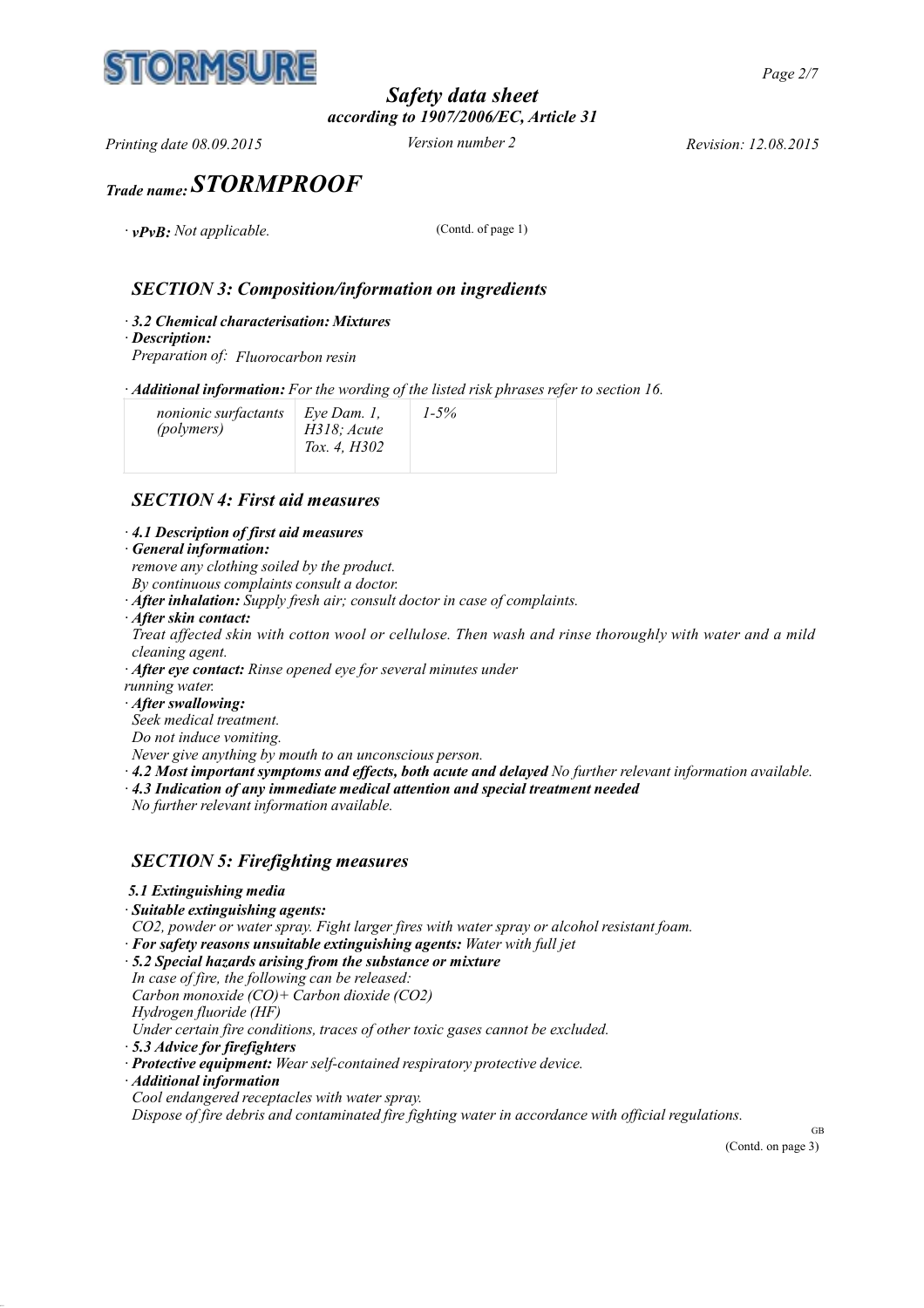

*Page 3/7*

## *Safety data sheet according to 1907/2006/EC, Article 31*

*Printing date 08.09.2015 Version number 2 Revision: 12.08.2015*

*Trade name: STORMPROOF*

(Contd. of page 2)

#### *SECTION 6: Accidental release measures · 6.1 Personal precautions, protective equipment and emergency procedures Keep people at a distance and stay on the windward side. Keep away from ignition sources. Refer to protective measures listed in sections 7 and 8. · 6.2 Environmental precautions: Inform respective authorities in case of seepage into water course or sewage system. Do not allow to enter sewers/ surface or ground water.*

*· 6.3 Methods and material for containment and cleaning up:*

*Absorb with liquid-binding material (sand, diatomite, acid binders, universal binders, sawdust).*

- *· 6.4 Reference to other sections*
- *See Section 7 for information on safe handling.*

*See Section 8 for information on personal protection equipment.* 

*See Section 13 for disposal information.*

## *SECTION 7: Handling and storage*

*· 7.1 Precautions for safe handling*

*Keep receptacles tightly sealed.*

*Ensure good ventilation/exhaustion at the workplace.* 

*Prevent formation of aerosols.*

*· Information about fire - and explosion protection: No special measures required.*

- *· 7.2 Conditions for safe storage, including any incompatibilities*
- *· Storage:*
- *· Requirements to be met by storerooms and receptacles: Use polyolefine receptacles.*
- *· Information about storage in one common storage facility: Store away from oxidising agents.*
- *· Further information about storage conditions: Protect from frost.*
- *· Recommended storage temperature: 5-30 °C*

*· Storage class:*

- *· VCI storage category 12*
- *· Storage stability Storage period up to 6 months*
- *· 7.3 Specific end use(s) No further relevant information available.*

## *SECTION 8: Exposure controls/personal protection*

- *· Additional information about design of technical facilities: No further data; see item 7.*
- *· 8.1 Control parameters*
- *· Ingredients with limit values that require monitoring at the workplace:*

*The product does not contain any relevant quantities of materials with critical values that have to be monitored at the workplace.*

- *· Additional information: The lists valid during the making were used as basis.*
- *· 8.2 Exposure controls*
- *· Personal protective equipment:*
- *· General protective and hygienic measures: Wash hands before breaks and at the end of work.*
- *· Respiratory protection:*

*The irritation of the respiratory tracts by sprays can be never excluded and, therefore, suitable precautions have to be taken, such as effective exhaustion and/or suitable respiratory masks, which are adapted to the particle size. Filter A/P*

> (Contd. on page 4) GB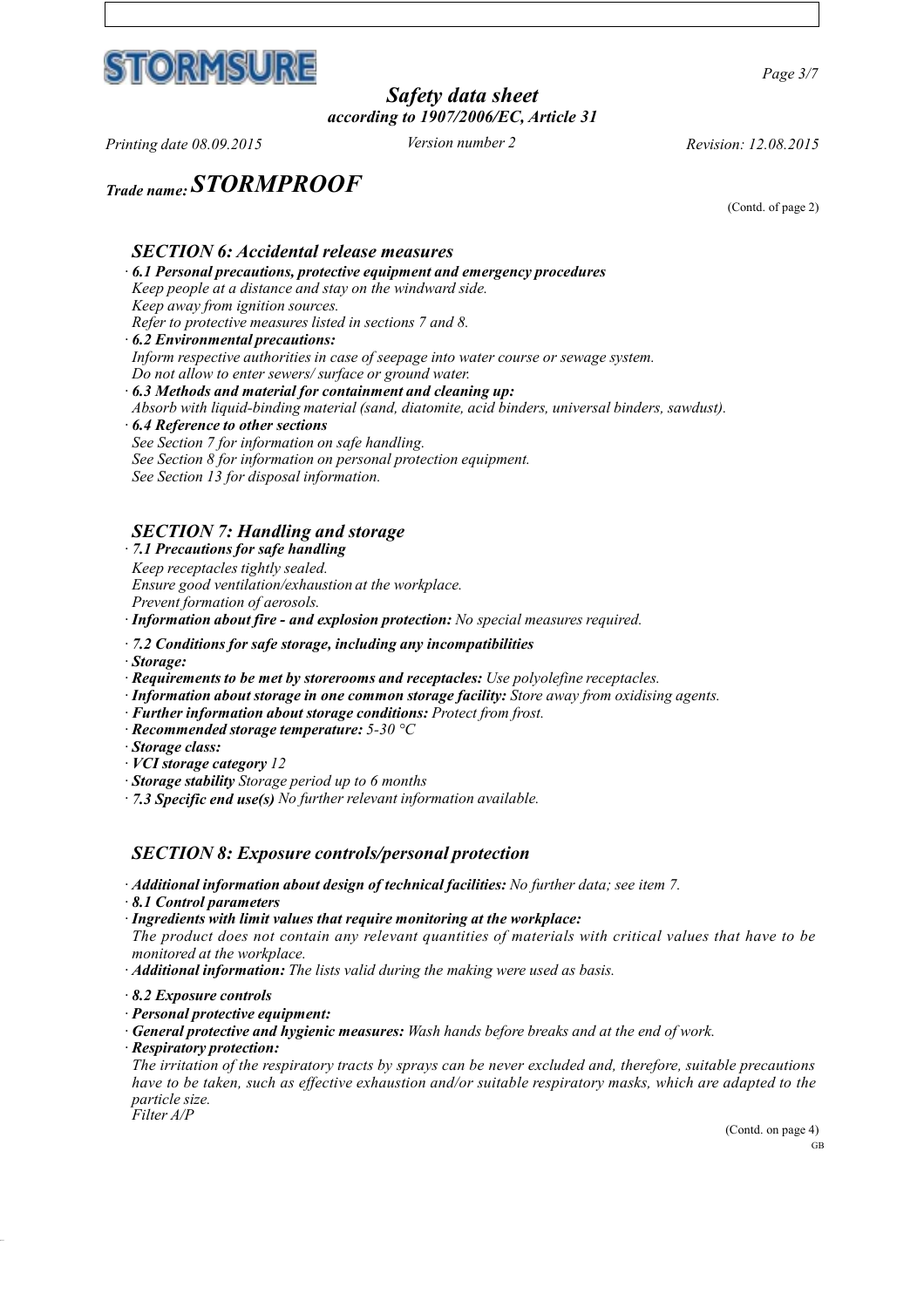

*Page 4/7*

# *Safety data sheet according to 1907/2006/EC, Article 31*

*Printing date 08.09.2015 Version number 2 Revision: 12.08.2015*

# *Trade name: STORMPROOF*

(Contd. of page 3) In case of brief exposure or low pollution use respiratory filter device. In case of intensive or longer exposure *use self-contained respiratory protective device. · Protection of hands:*

*Protective gloves*

*· Material of gloves Nitrile rubber, NBR Recommended thickness of the material: 0.4 mm · Penetration time of glove material Value for the permeation: Level 6 (480 min) · As protection from splashes gloves made of the following materials are suitable: Butyl rubber, BR Nitrile rubber, NBR · Eye protection:*

*Safety glasses*

*· Body protection: Acid resistant protective clothing*

## *SECTION 9: Physical and chemical properties*

| $\cdot$ 9.1 Information on basic physical and chemical properties<br><b>General Information</b><br>$\cdot$ Appearance:<br>Form:<br>Colour:<br>· Odour: | Fluid<br>Yellowish<br>Weak, characteristic                                      |
|--------------------------------------------------------------------------------------------------------------------------------------------------------|---------------------------------------------------------------------------------|
| $\cdot$ pH-value at 20 °C:                                                                                                                             | ca. 2.3                                                                         |
| $\cdot$ Change in condition<br>Melting point/Melting range: $0^{\circ}C$<br><i>Boiling point/Boiling range:</i> $>100 °C$                              |                                                                                 |
| · Flash point:                                                                                                                                         | >100 °C                                                                         |
| · Self-igniting:                                                                                                                                       | Product is not selfigniting                                                     |
| · Danger of explosion:                                                                                                                                 | Product does not present an explosion hazard                                    |
| $\cdot$ Vapour pressure at 20 °C:                                                                                                                      | $ca$ 23 $hPa$                                                                   |
| $\cdot$ Density at 20 °C:                                                                                                                              | ca. 1.086 $g/cm^3$                                                              |
| $\cdot$ Solubility in / Miscibility with<br>water:                                                                                                     | <b>Fully miscible</b>                                                           |
| · <i>Viscosity</i> :<br>Dynamic:<br>Kinematic at $20^{\circ}$ C:<br>$\cdot$ 9.2 Other information                                                      | Not determined<br>25 s (ISO 3 mm)<br>No further relevant information available. |

GB (Contd. on page 5)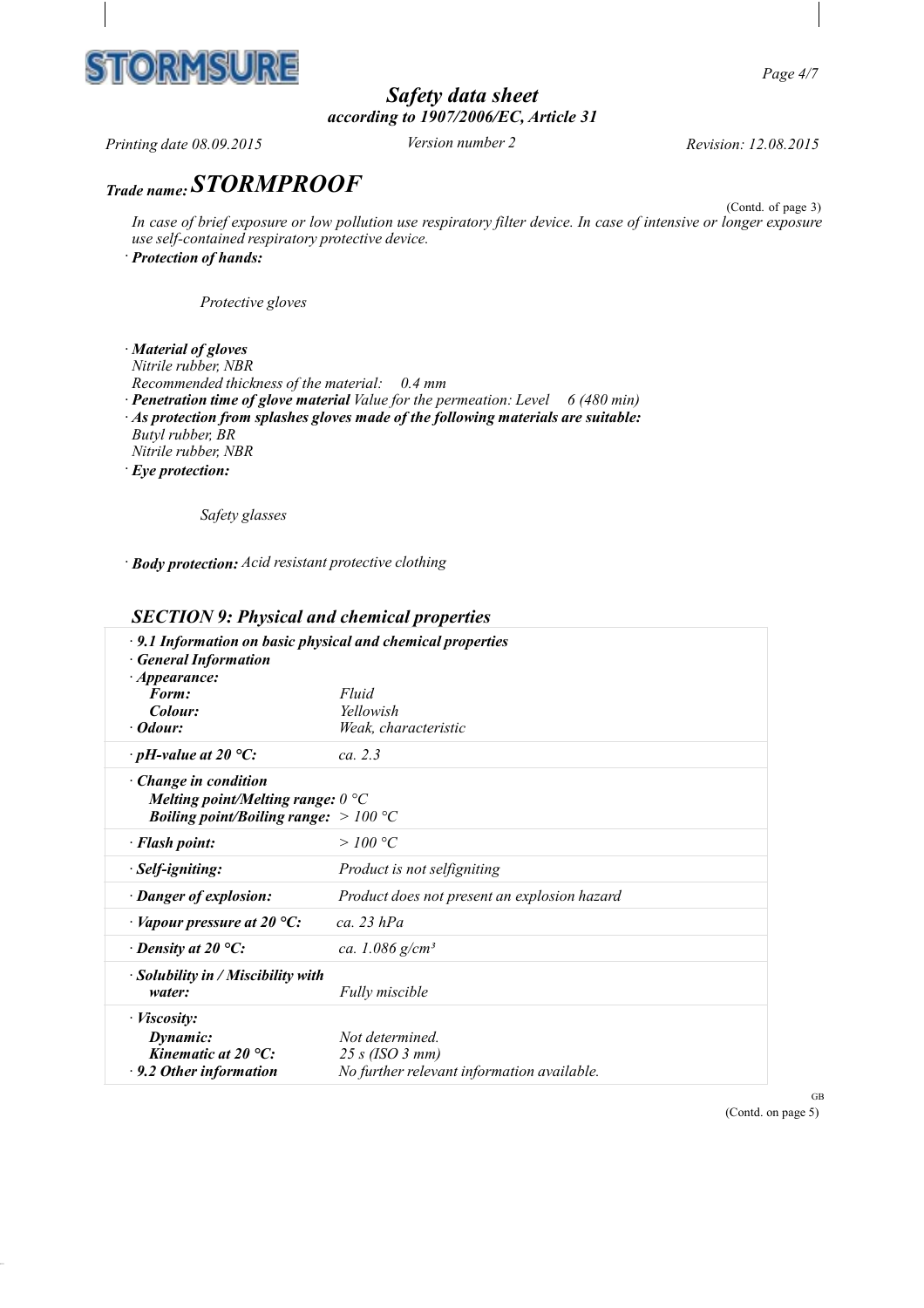

# *Trade name: STORMPROOF*

#### *SECTION 10: Stability and reactivity*

*· 10.1 Reactivity See chapter 10.3 "possibility of hazardous reactions"*

*· 10.2 Chemical stability The product is stable under normal conditions.*

*· Thermal decomposition / conditions to be avoided: No decomposition if used according to specifications.*

*· 10.3 Possibility of hazardous reactions*

*No hazardous reactions when stored and handled according to prescribed instructions.*

*· 10.4 Conditions to avoid No further relevant information available.*

*· 10.5 Incompatible materials: Reactions with strong oxidising agents.*

*· 10.6 Hazardous decomposition products: None, if handled according to order.*

## *SECTION 11: Toxicological information*

*· 11.1 Information on toxicological effects*

*· Acute toxicity*

| LD/LC50                  |       |                      |
|--------------------------|-------|----------------------|
| Oral                     | LD-50 | $>$ 5000 mg/kg (Rat) |
| Drimary irritant offoct. |       |                      |

*· Primary irritant effect: · Skin corrosion/irritation*

*Due to the product composition slight irritations of the skin cannot be excluded.*

*· Serious eye damage/irritation*

*Causes serious eye irritation.*

*· Respiratory or skin sensitisation Based on available data, the classification criteria are not met.*

*· Additional toxicological information:*

*Apart from its chemical properties, the toxicity of sprays is influenced by many other factors. The particles' size is decisive, which has an influence on how respirable the sprayed particles are. Avoid the inhalation by all means!*

*The (co-)solvents used, the application temperature and other factors can have different effects. Since these factors are beyond our control, no statements can be made.*

*When sprayed in inadequately ventilated places, the aerosol drops may seriously irritate the respiratory tract! Therefore it is absolutely necessary to strictly observe the instructions of chapter (para) 8.*

*· CMR effects (carcinogenity, mutagenicity and toxicity for reproduction)*

*· Germ cell mutagenicity Based on available data, the classification criteria are not met.*

*· Carcinogenicity Based on available data, the classification criteria are not met.*

*· Reproductive toxicity Based on available data, the classification criteria are not met.*

*· STOT-single exposure Based on available data, the classification criteria are not met.*

*· STOT-repeated exposure Based on available data, the classification criteria are not met.*

*· Aspiration hazard Based on available data, the classification criteria are not met.*

## *SECTION 12: Ecological information*

*· 12.1 Toxicity*

*· Aquatic toxicity:*

#### *LC50 > 100 mg/l (Vertebrate)*

*· 12.2 Persistence and degradability No further relevant information available.*

*· Method OECD 302 B*

*· Analysing method DOC decrease*

*· Degree of elimination: > 80 %*

*· Classification: Readily eliminable from water.* 

*· 12.3 Bioaccumulative potential No further relevant information available.*

*· 12.4 Mobility in soil No further relevant information available.*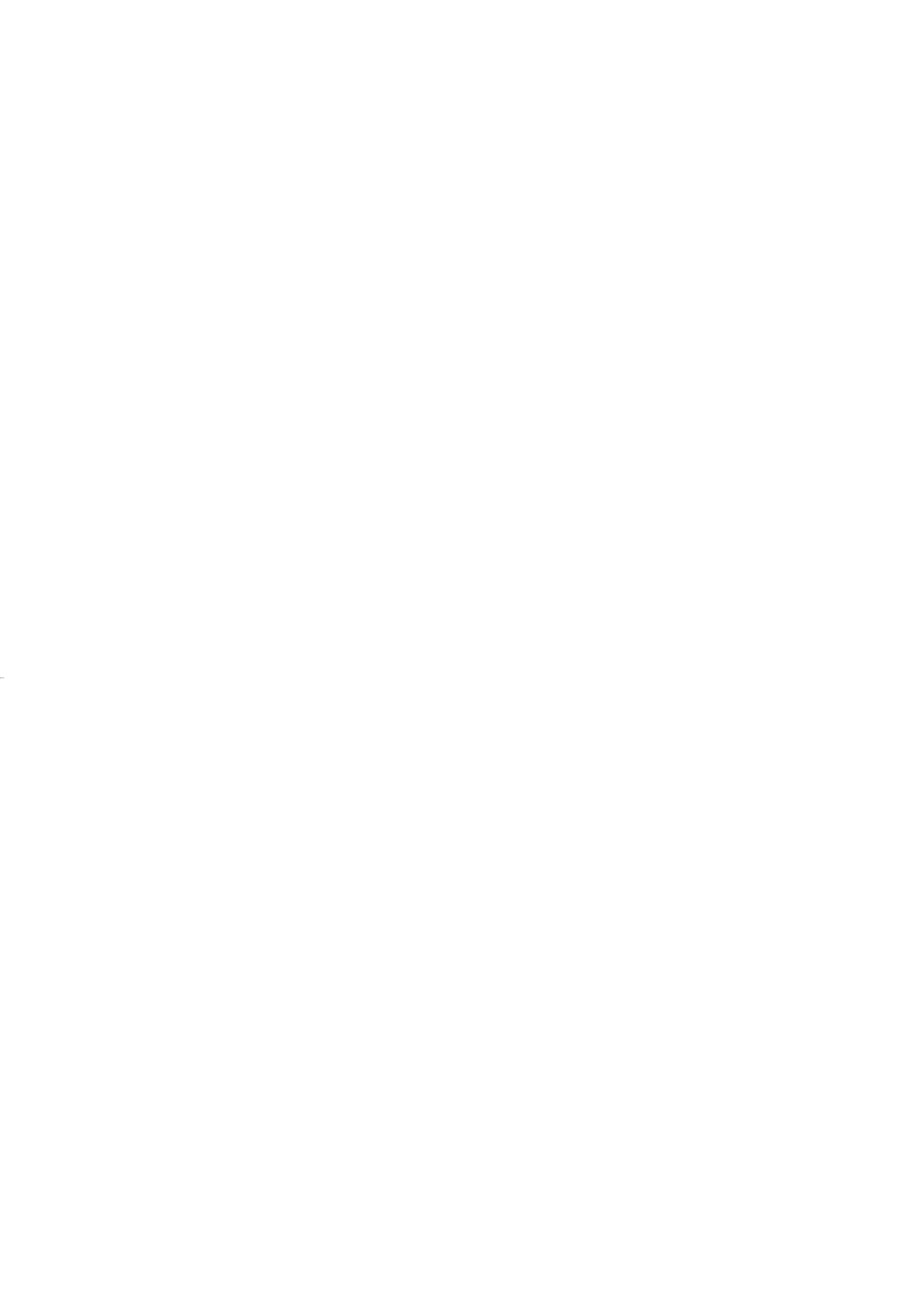

# *Safety data sheet according to 1907/2006/EC, Article 31*

*Printing date 08.09.2015 Version number 2 Revision: 12.08.2015*

# *Trade name: STORMPROOF*

- *· Ecotoxical effects:*
- 

*· Behaviour in sewage processing plants: EC-50 > 700 mg/l (activated sludge) Elimination > 80 %*

*(OECD 302 B)*

- *· Additional ecological information:*
- *· COD-value: not available*
- *· BOD5-value: not available*
- *· AOX-indication:*

*Product contains small amounts organic bound halogenes, that may slightly affect the AOX-value of the waste water.*

*· According to the formulation contains the following heavy metals and compounds from the EU guideline NO. 2006/11/EC:*

*The product does not contain heavy metals in waste water relevant concentrations.*

*· General notes:*

*The ecotoxic effect of the product has not been tested. The information on this was derived from products of similar structure or composition.*

- *· 12.5 Results of PBT and vPvB assessment*
- *· PBT: Not applicable.*
- *· vPvB: Not applicable.*
- *· 12.6 Other adverse effects No further relevant information available.*

## *SECTION 13: Disposal considerations*

- *· 13.1 Waste treatment methods*
- *· Recommendation*

*Must not be disposed together with household garbage. Do not allow product to reach sewage system. After prior treatment product has to be disposed of in an incinerator for hazardous waste adhering to the regulations pertaining to the disposal of particularly hazardous waste.*

- *· Uncleaned packaging:*
- *· Recommendation: Disposal must be made according to official regulations.*
- *· Recommended cleansing agents: Water, if necessary together with cleansing agents.*

## *SECTION 14: Transport information*

| $\cdot$ 14.1 UN-Number<br>ADR, ADN, IMDG, IATA               | Void            |
|--------------------------------------------------------------|-----------------|
| $\cdot$ 14.2 UN proper shipping name<br>ADR, ADN, IMDG, IATA | Void            |
| $\cdot$ 14.3 Transport hazard class(es)                      |                 |
| ADR, ADN, IMDG, IATA<br>$\cdot$ Class                        | Void            |
| $\cdot$ 14.4 Packing group<br>ADR, IMDG, IATA                | Void            |
| $\cdot$ 14.5 Environmental hazards:                          | Not applicable. |
| $\cdot$ 14.6 Special precautions for user                    | Not applicable. |

(Contd. on page 7) GB